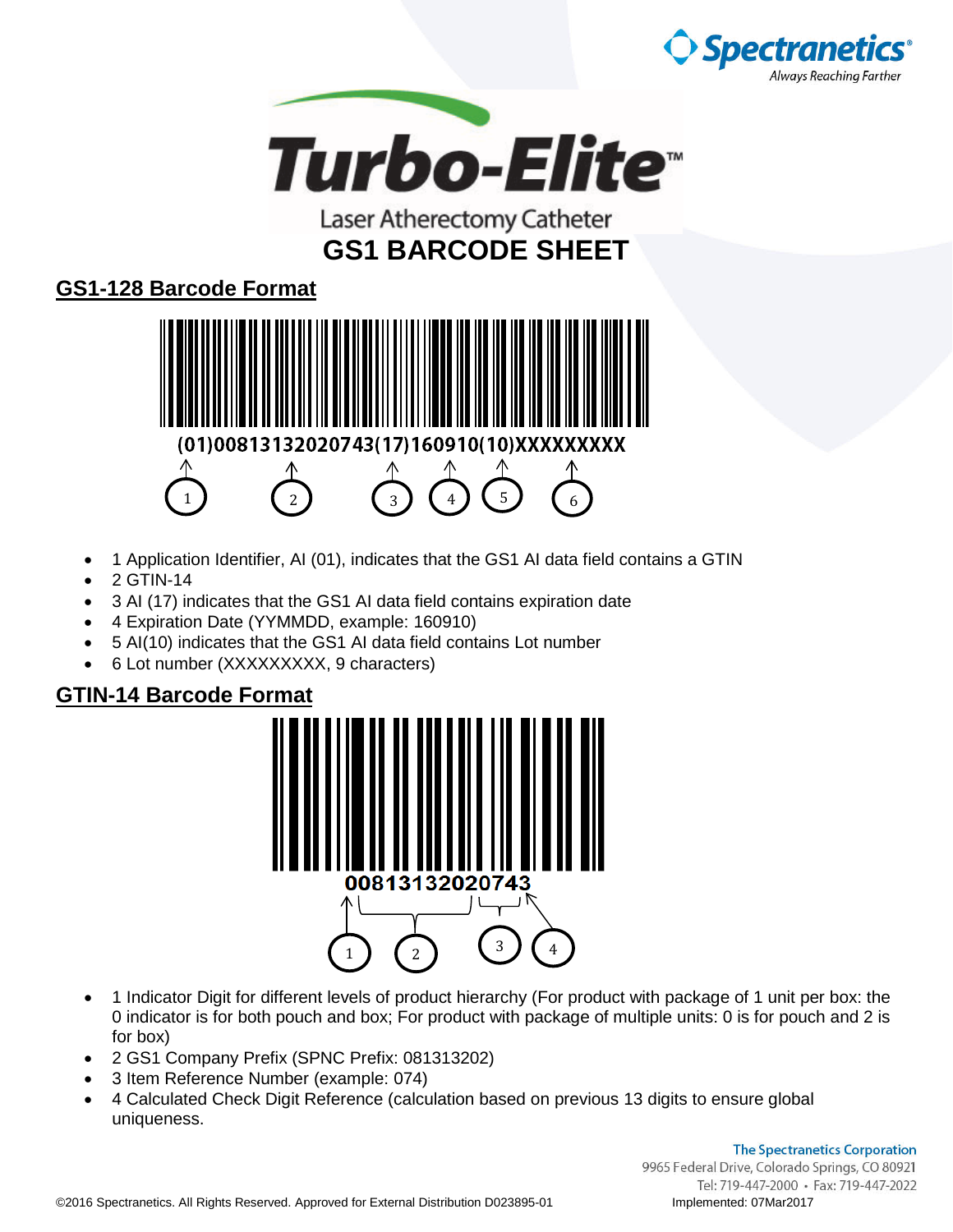



| <b>Model #</b>      | <b>Configuration</b>                                   | <b>GTIN Portion of the GS1 Barcode</b>                    | <b>GTIN Portion of the GS1 Barcode</b> |
|---------------------|--------------------------------------------------------|-----------------------------------------------------------|----------------------------------------|
|                     |                                                        | <b>GTIN-14 BOX BARCODE (Updated)</b>                      | <b>GTIN-14 BOX BARCODE (Previous)</b>  |
| 425-135-02<br>(OUS) | 2.5 mm catheter TER<br>0.035 in.<br>OTW,<br>compatible | 00813132024826                                            | 00813132020224                         |
| 425-135-01<br>(US)  | 2.5 mm catheter TER<br>OTW,<br>0.035 in. compatible    | 00813132024819                                            | 00813132020217                         |
| 423-135-02<br>(OUS) | 2.3 mm catheter TER<br>OTW,<br>0.035 in. compatible    | 00813132024802                                            | 00813132020200                         |
| 423-135-01<br>(US)  | 2.3 mm catheter TER<br>OTW,<br>0.035 in. compatible    | 00813132024796                                            | 00813132020194                         |
| 425-011             | 2.5 mm catheter OTW<br>0.018 in. compatible            | 00813132024789                                            | 00813132020187                         |
| 423-001             | 2.3 mm catheter OTW<br>0.018 in. compatible            | 00813132024772                                            | 00813132020170                         |
| 420-159             | 2.0 mm catheter RX<br>0.014 in. compatible             | 00813132024765                                            | 00813132020163                         |
| 420-006             | 2.0 mm catheter OTW<br>0.018 in. compatible            | ,,,,,,,,,,,,,,,,,,,,,,,,,,,,,,,,,,<br>I<br>00813132024758 | 00813132020156                         |
| 417-156             | 1.7 mm catheter RX<br>0.014 in. compatible             | 00813132024741                                            | 00813132020149                         |

**The Spectranetics Corporation** 9965 Federal Drive, Colorado Springs, CO 80921 Tel: 719-447-2000 · Fax: 719-447-2022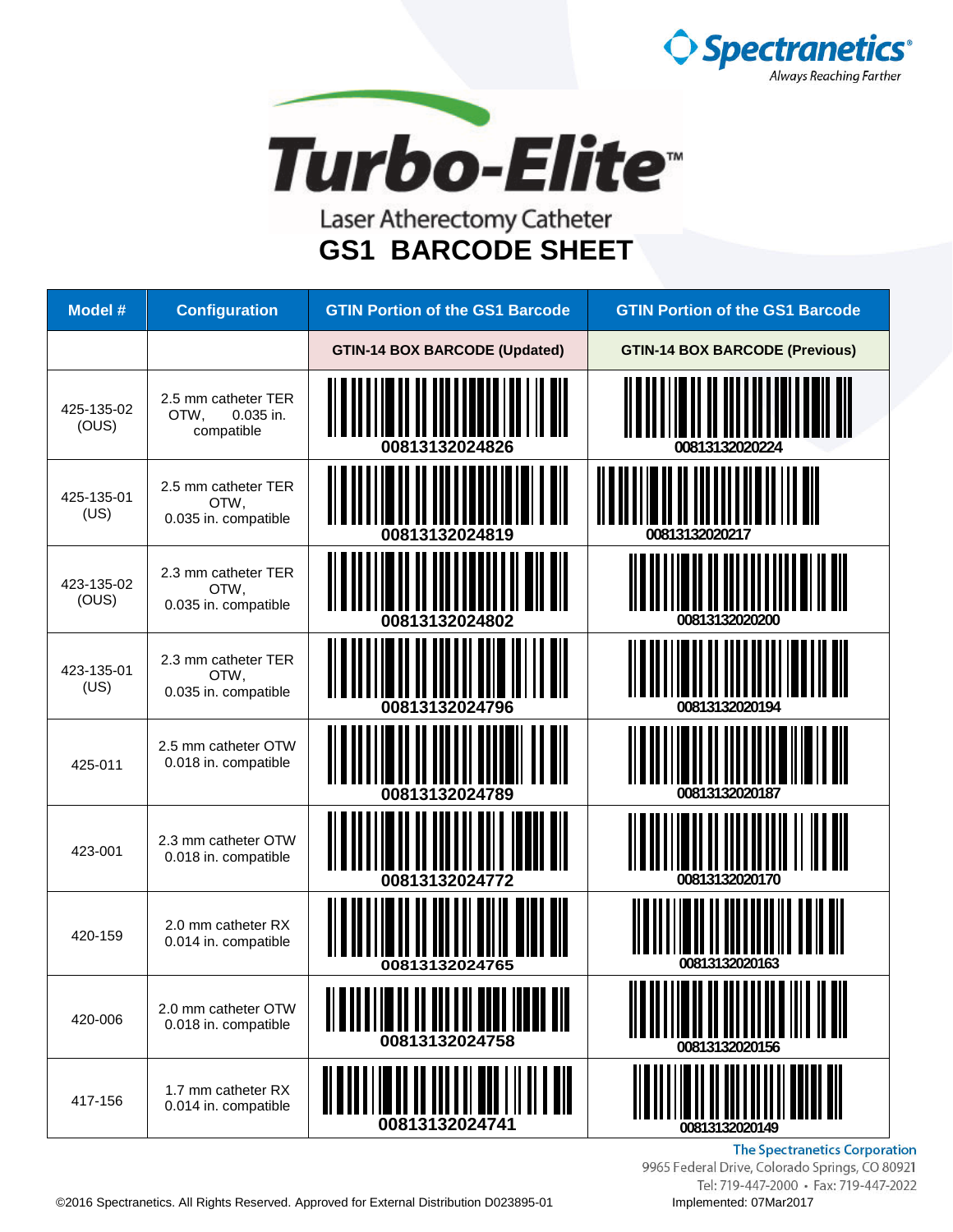



| Model # | <b>Configuration</b>                        | <b>GTIN Portion of the GS1 Barcode</b> | <b>GTIN Portion of the GS1 Barcode</b> |
|---------|---------------------------------------------|----------------------------------------|----------------------------------------|
|         |                                             | <b>GTIN-14 BOX BARCODE (Updated)</b>   | <b>GTIN-14 BOX BARCODE (Previous)</b>  |
| 417-152 | 1.7 mm catheter OTW<br>0.018 in. compatible | 00813132024734                         | 00813132020132                         |
| 414-159 | 1.4 mm catheter RX<br>0.014 in. compatible  | 00813132024727                         | 00813132020125                         |
| 414-151 | 1.4 mm catheter OTW<br>0.014 in. compatible | 00813132024710                         | 00813132020118                         |
| 410-154 | 0.9 mm catheter RX<br>0.014 in. compatible  | IIIIII<br>00813132024703               | 00813132020101                         |
| 410-152 | 0.9 mm catheter OTW<br>0.014 in. compatible | 00813132024697                         | 00813132020095                         |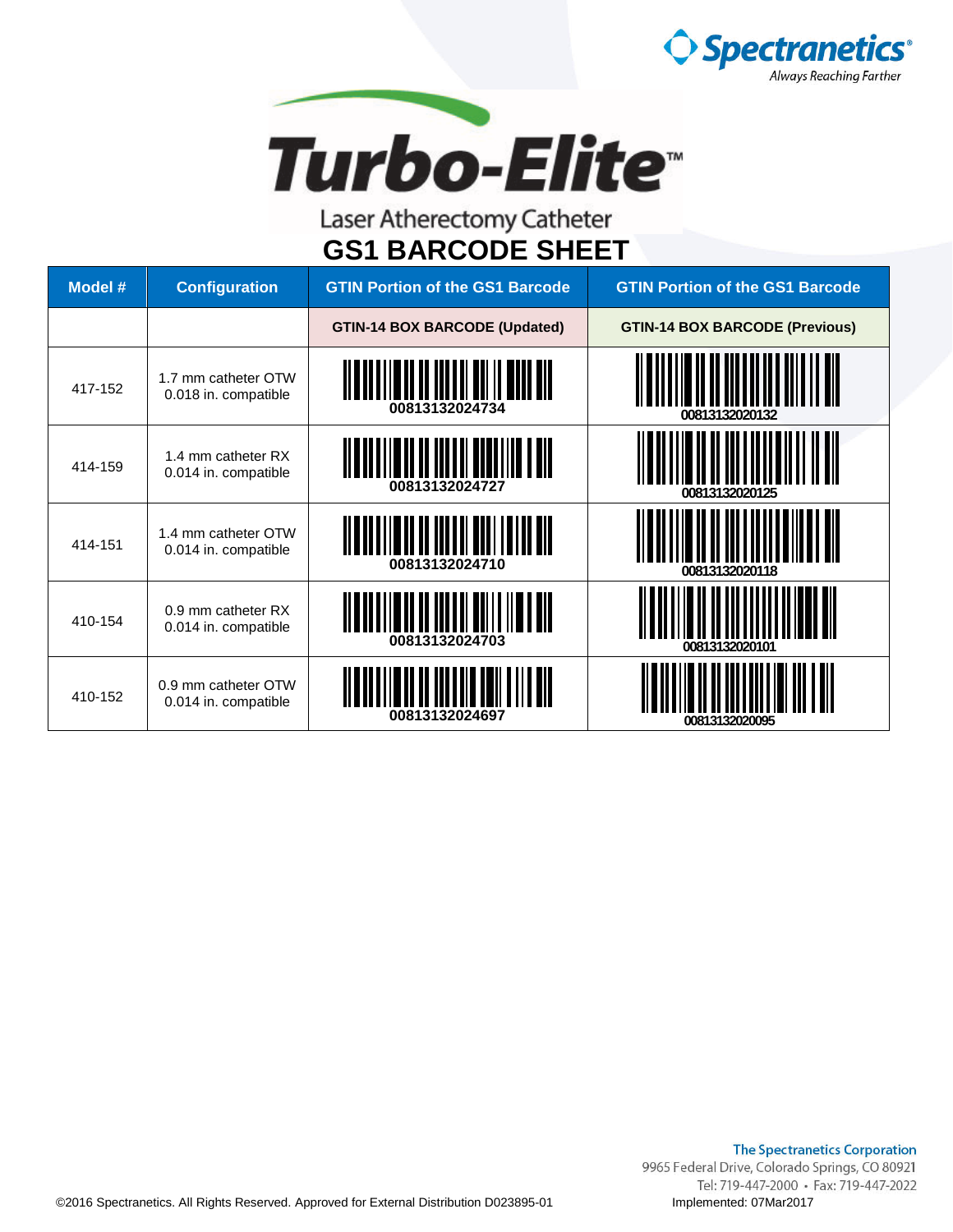



| <b>Model #</b>      | <b>Configuration</b>                                | <b>GTIN Portion of the GS1 Barcode</b>                                                                                                   | <b>GTIN Portion of the GS1 Barcode</b>                                                                        |
|---------------------|-----------------------------------------------------|------------------------------------------------------------------------------------------------------------------------------------------|---------------------------------------------------------------------------------------------------------------|
|                     |                                                     | <b>GTIN-14 POUCH BARCODE (Updated)</b>                                                                                                   | <b>GTIN-14 POUCH BARCODE (Previous)</b>                                                                       |
| 425-135-02<br>(OUS) | 2.5 mm catheter<br>TER OTW,<br>0.035 in. compatible | <u> III DI DI IL II DI LITTULI III III DIL</u><br>00813132024826                                                                         | 00813132020224                                                                                                |
| 425-135-01<br>(US)  | 2.5 mm catheter<br>TER OTW,<br>0.035 in. compatible | <u> II B II B II B II B II B II B II B I B II B II B II B II B II B II B II B II B II B II B II B II B II B II B</u><br>00813132024819   | 00813132020217                                                                                                |
| 423-135-02<br>(OUS) | 2.3 mm catheter<br>TER OTW,<br>0.035 in. compatible | 00813132024802                                                                                                                           | 00813132020200                                                                                                |
| 423-135-01<br>(US)  | 2.3 mm catheter TER<br>OTW,<br>0.035 in. compatible | 00813132024796                                                                                                                           | 00813132020194                                                                                                |
| 425-011             | 2.5 mm catheter OTW<br>0.018 in. compatible         | <u> Alban Albah de antara dalam dalam dalam dalam dalam dalam dalam dalam dalam dalam dalam dalam dalam dalam dala</u><br>00813132024789 | 00813132020187                                                                                                |
| 423-001             | 2.3 mm catheter OTW<br>0.018 in. compatible         | <u> Alama ilin da da da anda mada all</u><br>00813132024772                                                                              | 00813132020170                                                                                                |
| 420-159             | 2.0 mm catheter RX<br>0.014 in. compatible          | 00813132024765                                                                                                                           | 00813132020163                                                                                                |
| 420-006             | 2.0 mm catheter OTW<br>0.018 in. compatible         | <u> III III II</u><br>00813132024758                                                                                                     | <u> Alia do a limeiro de don a de de alia - la cal</u><br><b>TII II IIIIIIIII IIII IIII</b><br>00813132020156 |
| 417-156             | 1.7 mm catheter RX<br>0.014 in. compatible          | 00813132024741                                                                                                                           | 00813132020149                                                                                                |

#### **The Spectranetics Corporation**

9965 Federal Drive, Colorado Springs, CO 80921 Tel: 719-447-2000 · Fax: 719-447-2022